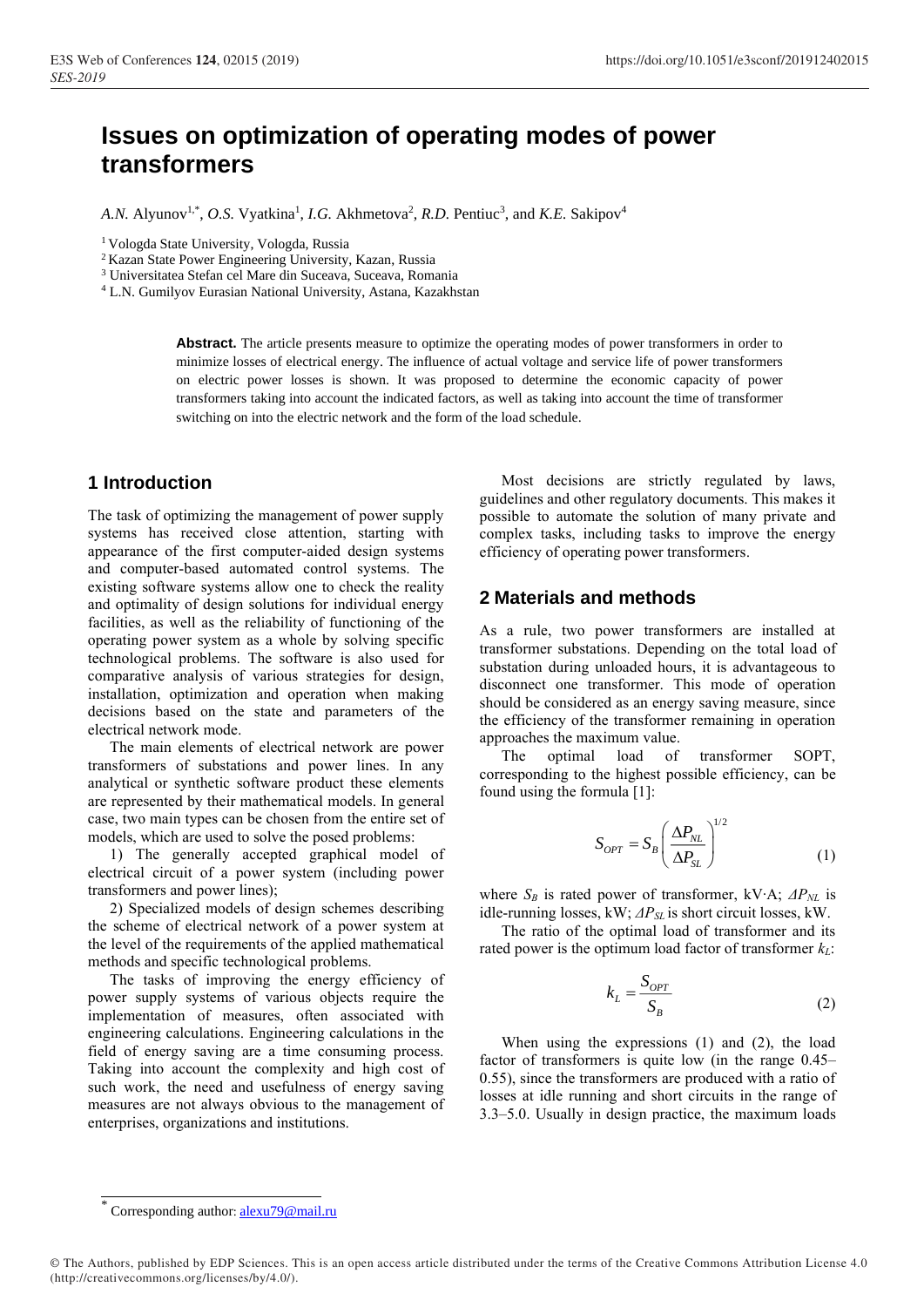are used, by which the loading of transformers is determined. The load factor is significantly lower than the optimal value, therefore, currently operating power transformers have a low load and many of them operate in a non-optimal mode.

Power loss in a power transformer is determined by the formula [1]:

$$
P = \Delta P_{NL} \left(\frac{U}{U_B}\right)^2 + \Delta P_{SL} k_L^2, \tag{3}
$$

where *U* is actual voltage at the terminals of the transformer high voltage winding, kV; *U<sup>B</sup>* is rated voltage of the high voltage winding, kV.

Electricity losses in a power transformer depend on the on-time of the transformer, the shape of the electrical load schedule and are determined by the formula

$$
W = \Delta P_{NL} \left(\frac{U}{U_B}\right)^2 T_Y + \Delta P_{SL} k_L^2 \tau,
$$
\n(4)

where  $T_Y$  is transformer operation hours per year,  $h$ ;  $\tau$  is time of the highest losses, determined by the actual load schedule or using the reference value of the number of hours of the maximum load use, *h*.

The minimum energy losses in the transformer during the year will be obtained at equal energy losses at idle running and short circuit. The transformer load, which takes into account the indicators of the electrical load schedule *TY, τ* and corresponds to the minimum electric power losses can be found taking into account (4) at  $U = U_B$ 

$$
S_{OPT} = S_B \left( \frac{\Delta P_{NL} T_Y}{\Delta P_{SL} \tau} \right)^{1/2} \tag{5}
$$

We carried out comparative calculations using formulas (1) and (5), taking into account the average values of maximum load duration in industry [2]. The calculations have shown that step-down transformers require a higher load than they have in practice.

In some cases, it may be appropriate to disconnect part of transformers operating for total load *SL*. We define the cost-effective load *SEC,ΔP* during operation, within which the most advantageous loading of transformers is achieved. When the load changes from zero to *SEC,ΔP*, the operation of one transformer is expedient; with a load above  $S_{EC, \Delta P}$ , the operation of two transformers is economically advantageous. The load  $S_{EC, \Delta P}$ , at which it is advisable to disconnect one of the transformers governed by equality of power losses during operation of one and two transformers is determined by the formula:

$$
S_{EC,\Delta P} = S_B \left(\frac{2\Delta P_{NL}}{\Delta P_{SL}}\right)^{1/2} \tag{6}
$$

We suppose to determine the load *SEC,ΔW*, governed by equality of electricity losses during operation of one

and two transformers, by analogy with (6), taking into account the transformer turn-on time and the electrical load schedule according to the expression:

$$
S_{EC,\Delta W} = S_B \left( \frac{2\Delta P_{NL} T_Y}{\Delta P_{SL} \tau} \right)^{1/2} \tag{7}
$$

## **3 Results and discussions**

The figure 1 presents relationships between power and electricity losses in power transformers of a twotransformer substation and the load power on lowvoltage buses  $S_L$ , obtained from equations (3) and (4).



**Fig. 1.** Determination of economic power of transformers according to the criteria of minimum power and electricity losses:  $\Delta P_1$ ,  $\Delta W_1$  are power and energy losses during operation of one transformer;  $\Delta P_2$ ,  $\Delta W_2$  are power and energy losses during operation of two transformers.

Analysis of dependences *ΔP(SL)* and *ΔW(SL)* shows the shift of economic power in the direction of its increase when taking into account the time of switching on the transformer and the actual electrical load schedule. When calculating *SEC,ΔW* using (7) the interval of economic power increases. In this case, the operation time of a substation with a single transformer with uneven load schedule increases. Savings are achieved due to the absence of idle losses of the disconnected transformer.

The influence of actual voltage *U* of the transformer terminals on power and energy losses is shown in formulas (3) and (4). In order to reduce losses, it is advisable to establish such a transformer mode for which the voltage of the higher voltage windings does not exceed the nominal value. A significant reduction in voltage is also unacceptable, since it may not meet the GOST requirements for voltage deviation at the consumer. Reducing voltage at substations also leads to an increase in power losses in power lines.

It should be noted that within the life cycle of a power transformer, we observe changes in magnetic properties of electrical steel and an increase in idle losses *ΔPNL*. When calculating electric power losses in power transformers, it is recommended to use the actual values